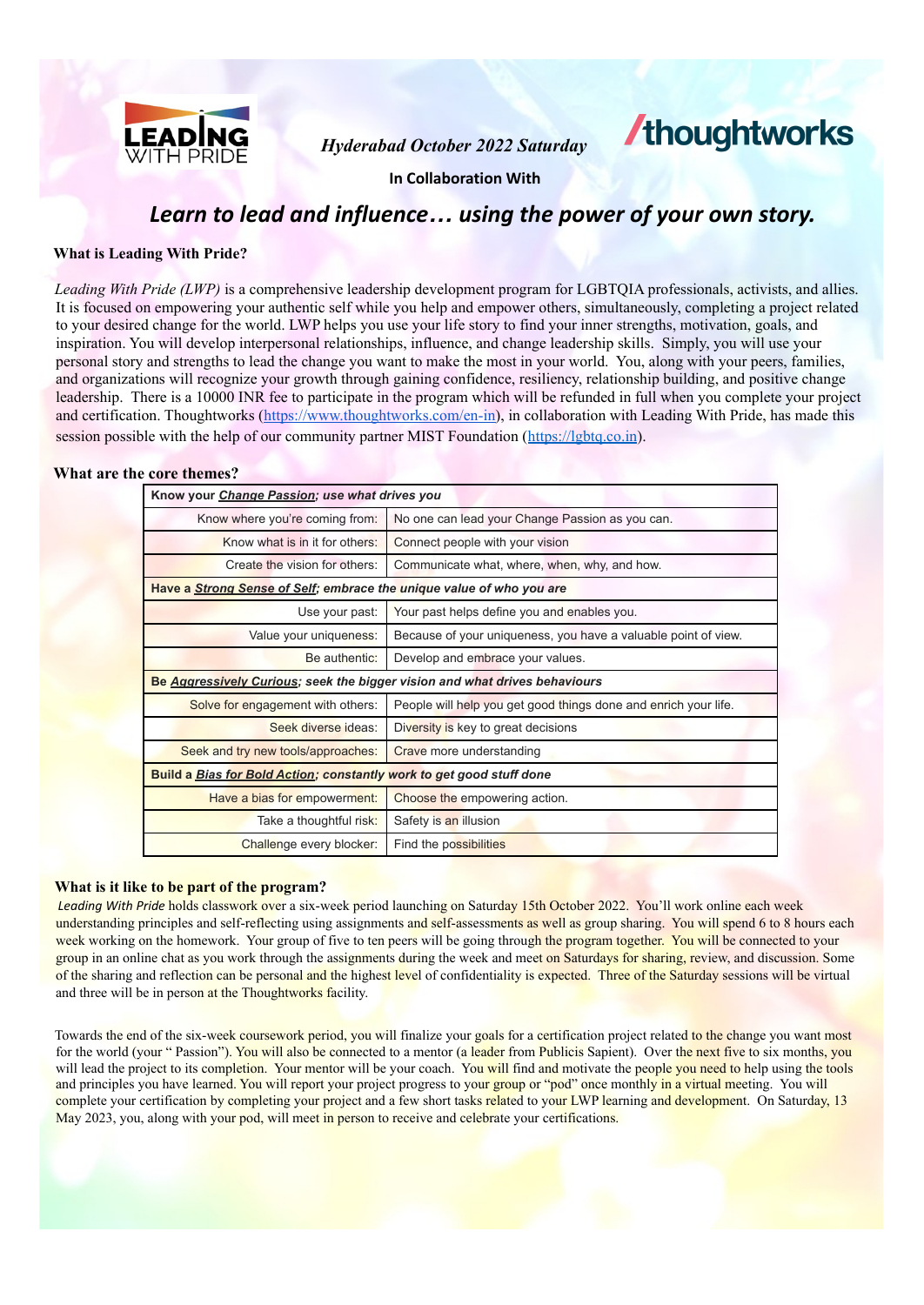#### **What must I do to participate:**

- 1. *Complete the short application* at *leadingwithpride.com*. In the application, you will be expected to tell us about what you want to change most in the world and a little bit about yourself. We also ask for your social media links and contact information. Once we get this information, we will work with you to answer your questions and get you set up for success in the program. You are expected to deposit your 10000 INR fee in this step. (Note: there are a very limited number of opportunities for individuals who struggle to pay the 10000 INR to receive loans. There are additional forms and process steps to qualify for this program. Participants are highly encouraged to self-fund through their own resources or with the help of friends and family.)
- 2. You will be sent an email notifying you that you have been accepted and can return to the website to *complete an online profile.* In the profile, you will need to provide some additional information about yourself and provide us with the contact information for a person that will assess your progress. We will call them "your assessor". This should be a person that knows you are taking this program and can fill out a short survey about your leadership skills. They can be a supervisor, friend or another associate that sees or talks with you often enough to see how you act. We use this information to objectively measure the effectiveness of the program. We will send them (and you) a survey three times; when you start the program, when you complete the coursework, and just before your certification. You should feel comfortable following up with them to ensure they have completed their survey at the correct time. Check our website for additional information on the assessor role.
- 3. After completing your profile, you can *begin the coursework* using the website tools and modules. You will be given four to six modules each week that you will need to complete prior to the **Saturday session**. Plan on six to eight hours of dedicated time and focus on completing your coursework each week. Coursework will involve reading in-depth material, watching videos, and completing quizzes and exercises, some of which will ask you to reflect on your life experiences. The work is designed to be intensive and cover a lot of important, sometimes new, and complex topics. You will need to plan time each day to work on completing the content and assignments.
- 4. In addition to the coursework, your group will meet each **Saturday. The Virtual Saturday sessions (using zoom) will start at 9:00 a.m. and finish at 5:30 p.m. with a two-hour break for Lunch.** The in-person session will be at the **Thoughtworks** facility starting at 9:00 a.m. and ending at 6:00 p.m. Lunch will be provided. You are required to **attend six sessions** fully prepared. Virtual sessions must be attended from a quiet, private place with strong and stable internet.
- 5. After completing the coursework, you will *focus on your project* work. Your mentor will coach you and the Leading With Pride staff will be available to provide additional guidance and help resolve problems. Once each month, there will be an online meeting with your group where you will report progress on your project. Additionally, you will be connected to people that have completed the Leading With Pride program and you can also reach out to them for ideas and support.
- 6. At the end of the project period, you will be expected to *complete your certification* by showing evidence of your project completion as well as some simple examples of how you have applied what you learned. The certification celebration in May is planned to be in person at the Thoughtworks facility.

## **What is the workshop schedule?**

| <b>Thoughtworks Batch October- December 2022</b> |                                                       |                               |  |
|--------------------------------------------------|-------------------------------------------------------|-------------------------------|--|
| <b>Batch starts</b>                              |                                                       | <b>Saturday, 15th October</b> |  |
| Virtual Launch                                   | 6:00 p.m. to 8:00 p.m.                                | Saturday, 15 October          |  |
|                                                  | <b>Deepavali Celebrations</b>                         |                               |  |
| <b>Virtual Sharing Session</b>                   | $9:00$ a.m. to 12:00 noon<br>2:00 p.m. to 5:30 p.m.   | Saturday, 29 October          |  |
| Virtual Sharing Session                          | $9:00$ a.m. to 12:00 noon<br>2:00 p.m. to 5:30 p.m.   | Saturday, 5 November          |  |
| <b>Virtual Sharing Session</b>                   | 9:00 a.m. to $12:00$ noon<br>2:00 p.m. to $5:30$ p.m. | Saturday, 12 November         |  |
| <b>In-person Sharing Session</b>                 | 9:00 a.m. to 6:00 p.m.<br><b>Lunch Provided</b>       | <b>Saturday, 19 November</b>  |  |
| <b>In-person Sharing Session</b>                 | $9:00$ a.m. to $6:00$ p.m.<br><b>Lunch Provided</b>   | <b>Saturday, 26 November</b>  |  |
| <b>In-person Sharing Session</b>                 | $9:00$ a.m. to $8:00$ p.m.                            | Saturday, 03 December         |  |